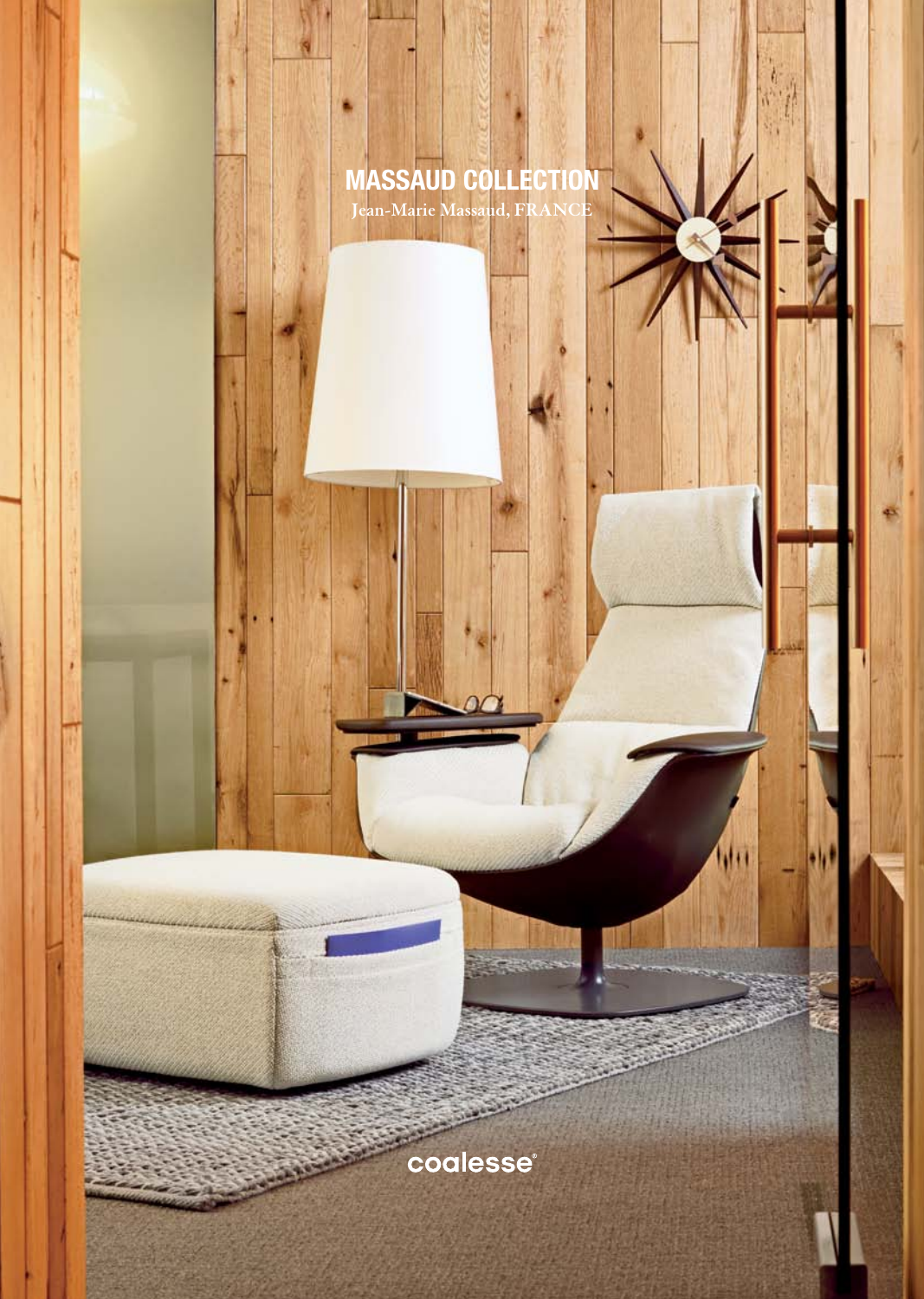Liberating. Part Work. Part Refuge. Designed for comfort and connecting with technology, the Massaud Lounge with Ottoman is an alternative destination to work, contemplate or relax. Balancing productivity with a residential sensibility, the collection by Jean-Marie Massaud imagines work in a mobile state of mind.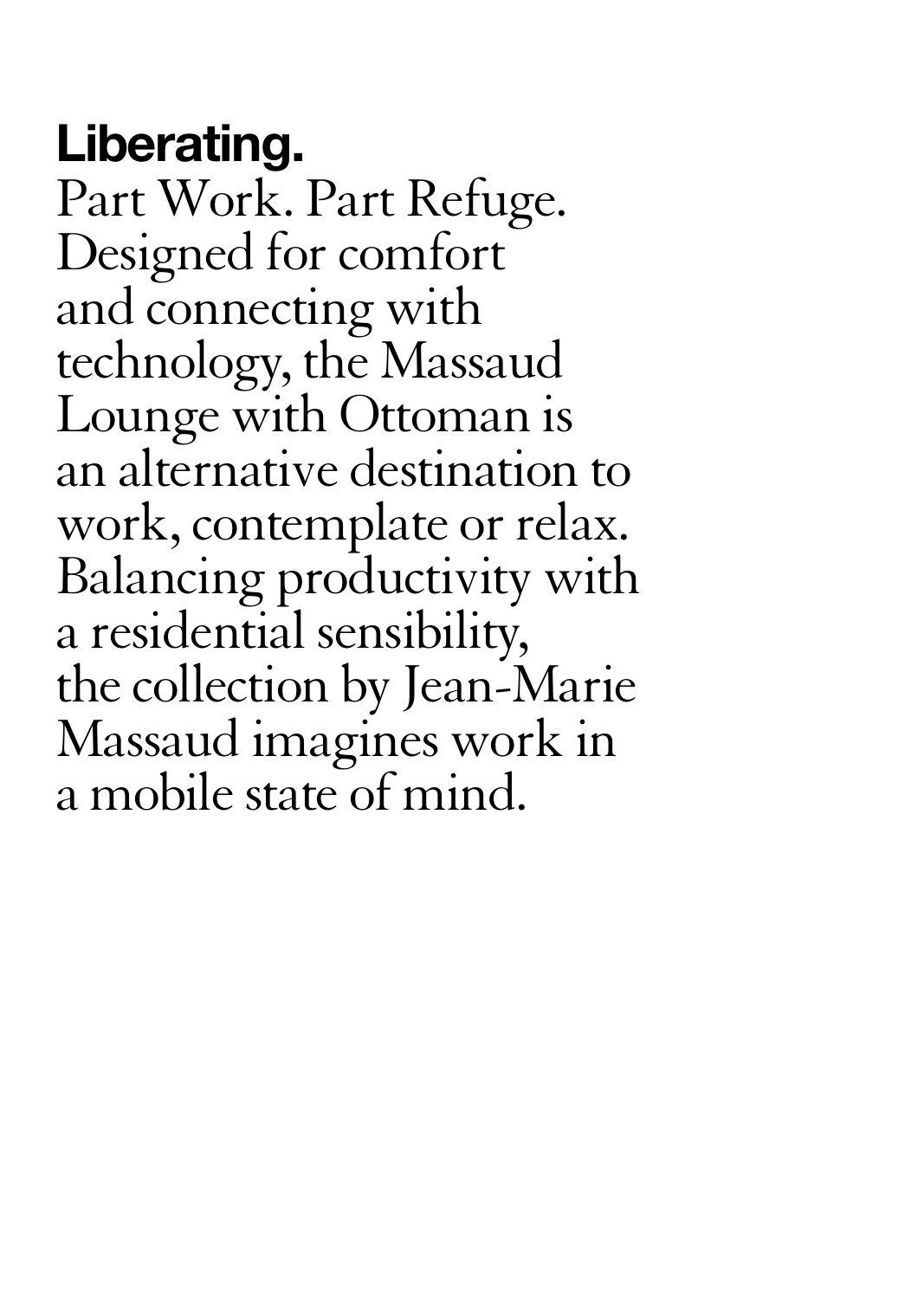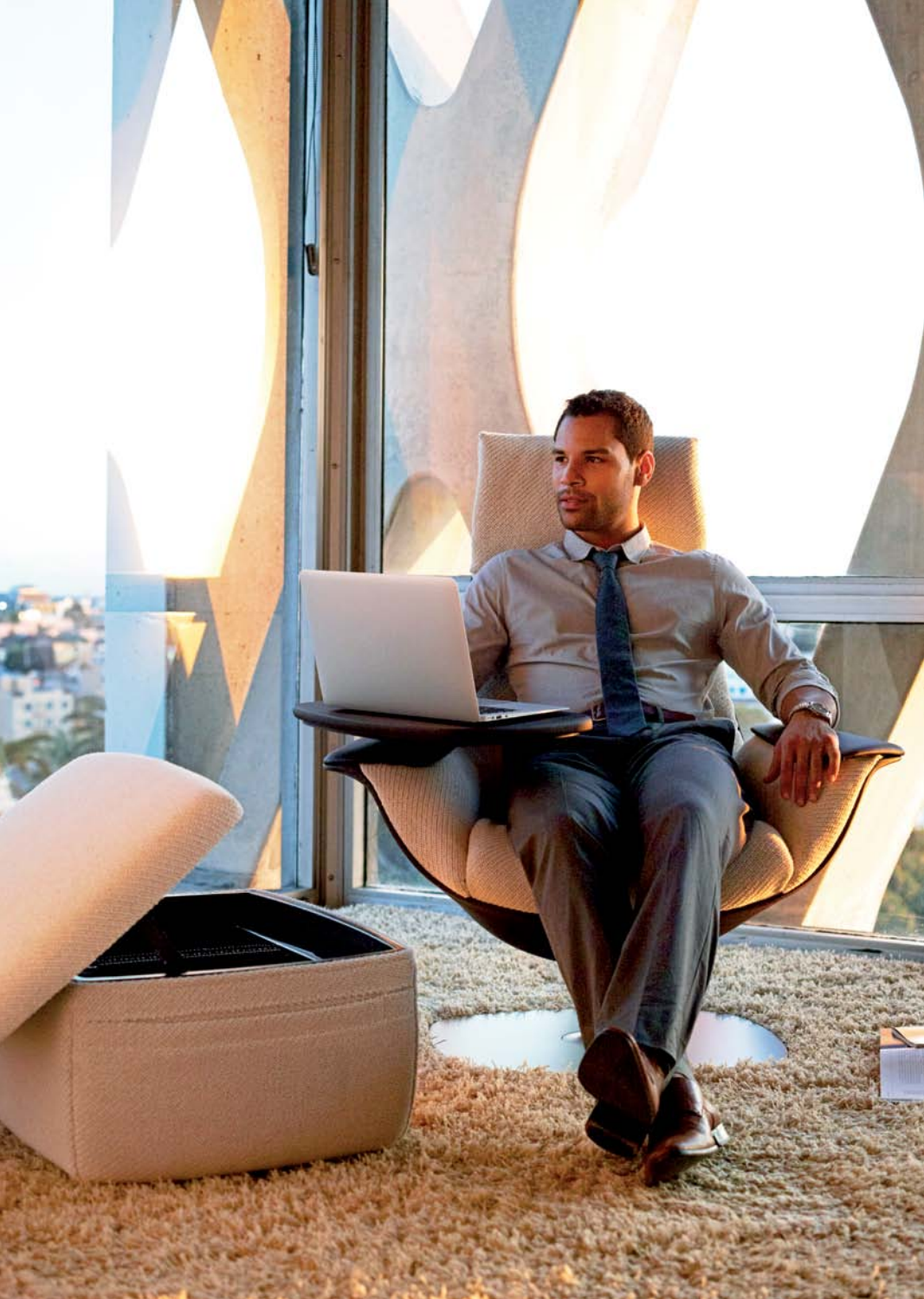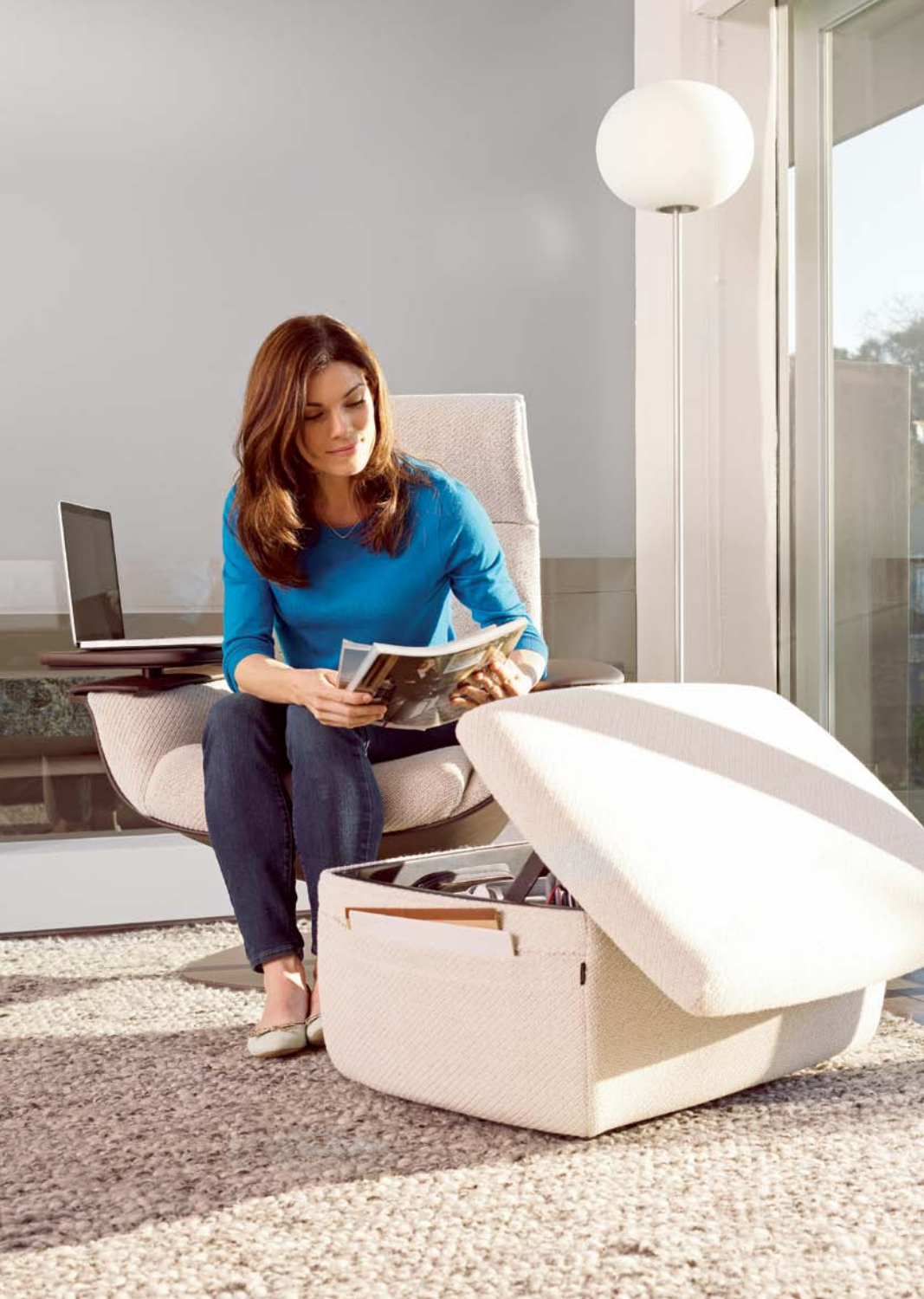### Freed from Convention.

As mobile devices free people from the permanency of a single workspace, the desk is no longer the only hub for productivity. Mindful of comfort and posture, the Massaud Work Lounge is designed to serve technology and transient work needs.



 Comfort comes in all forms. From the physical to the emotional, the Massaud Work Lounge is designed for relaxed postures and the ultimate peace of mind. Work productively in the office or from the comfort of home, all without compromising residential appeal.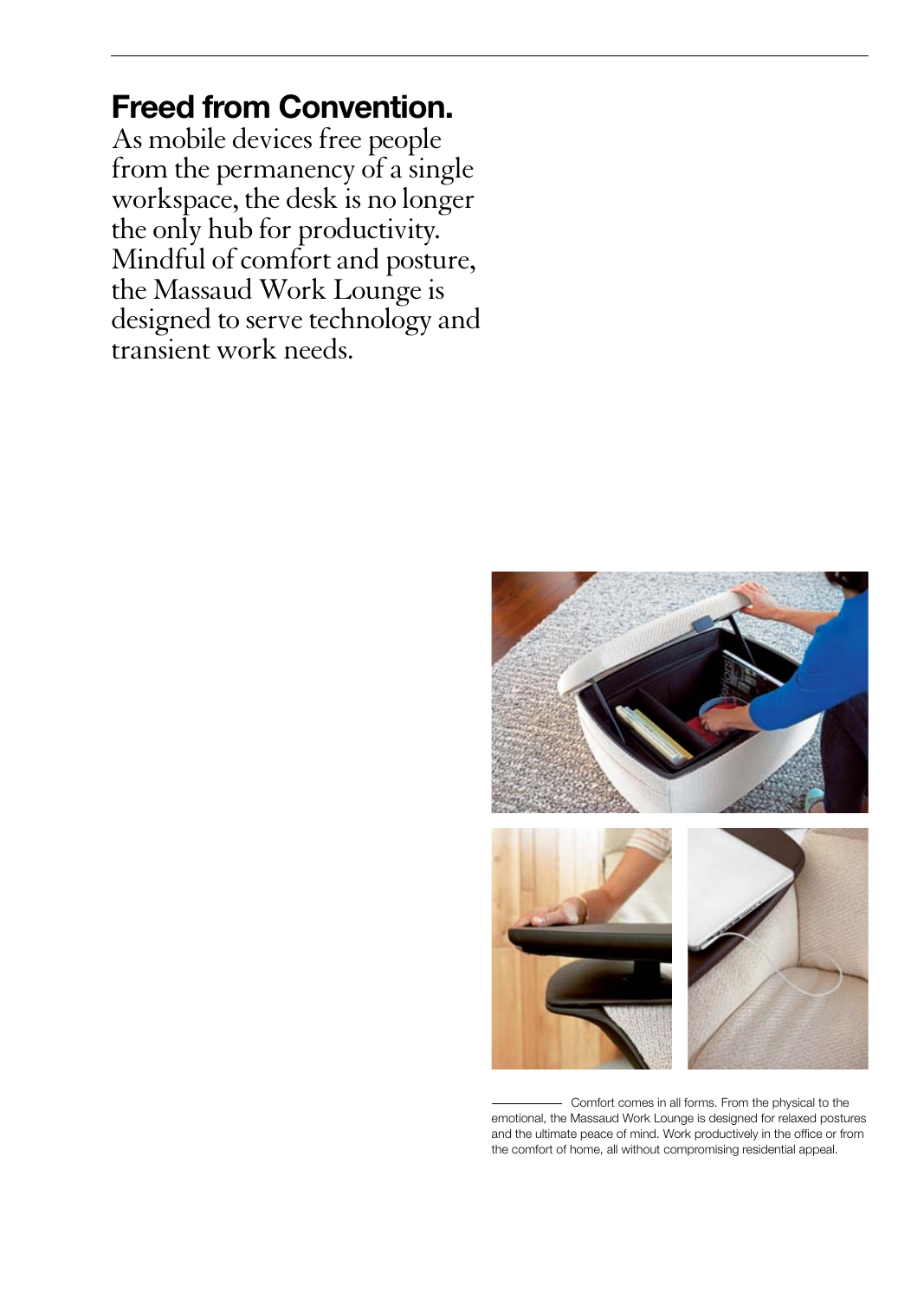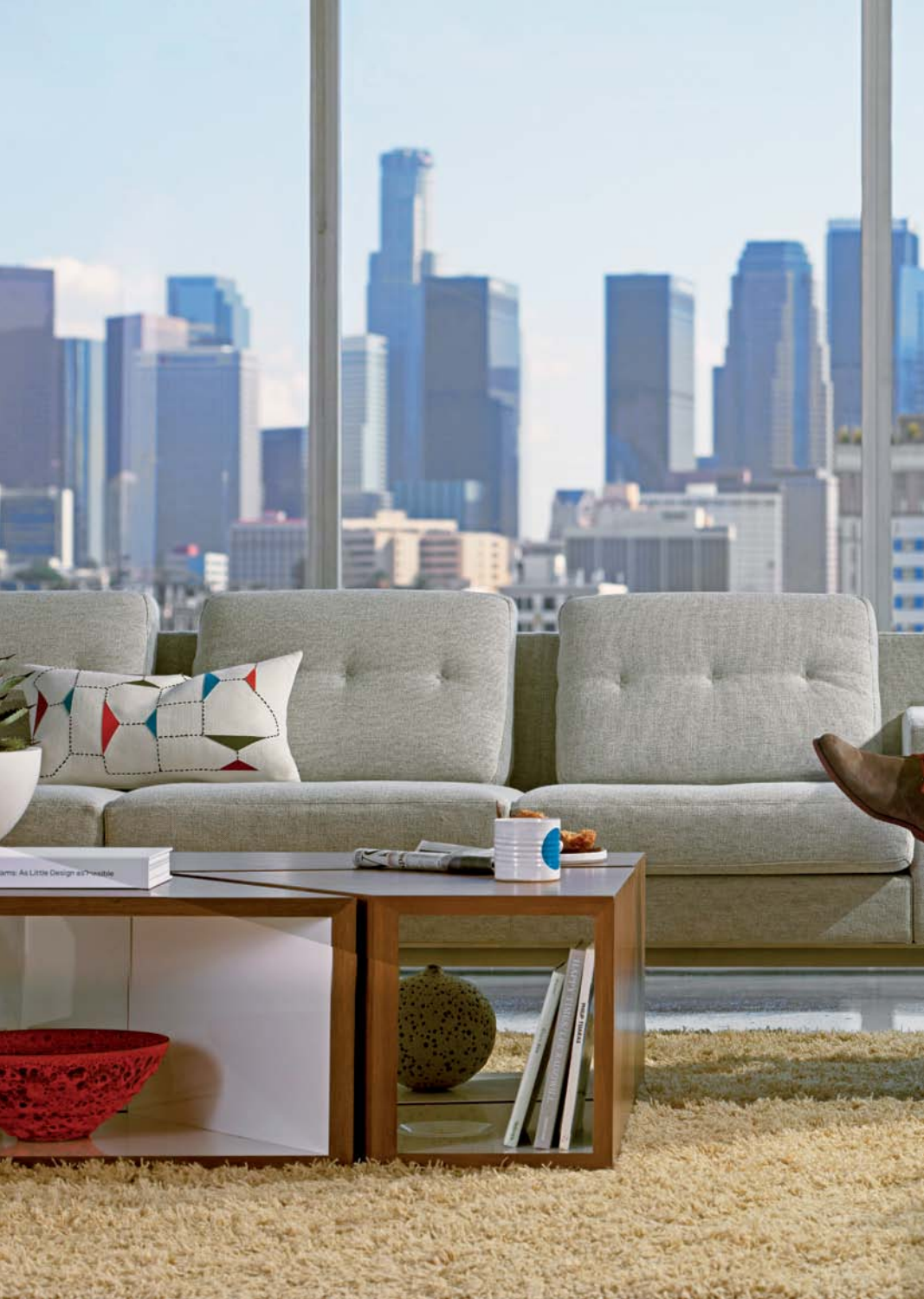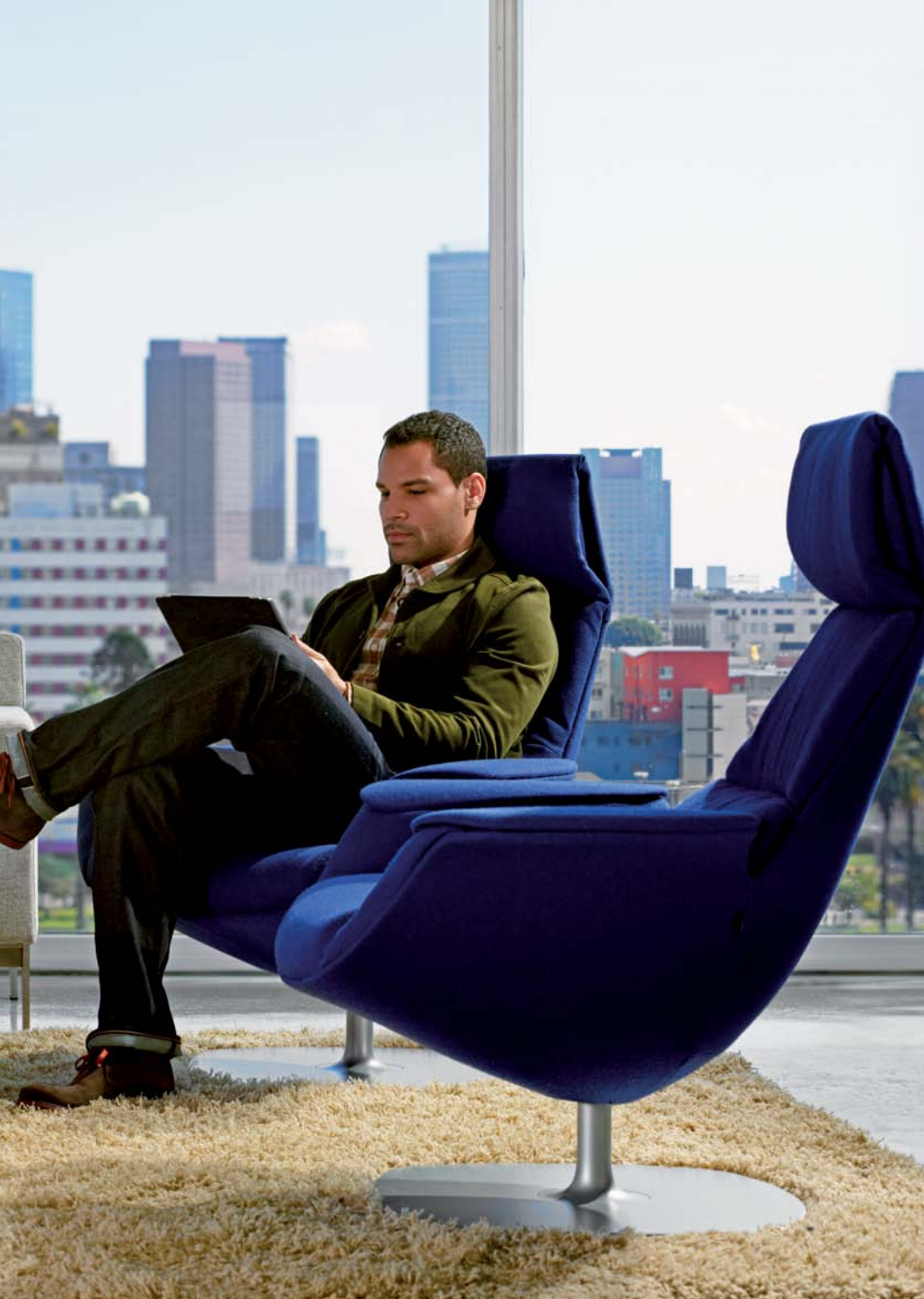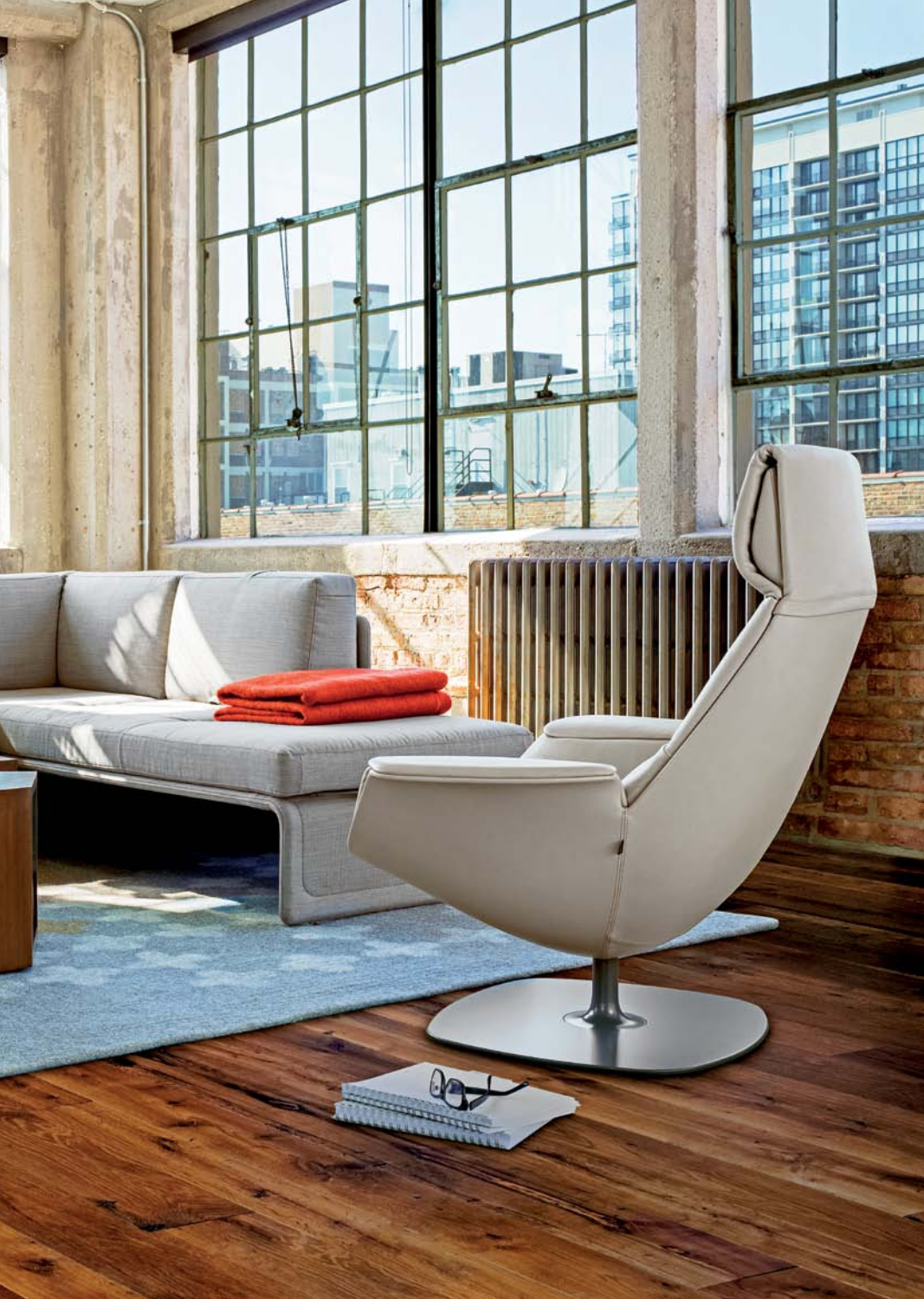# Unconfined.

Work alone, together. The Massaud Lounge creates a selfcontained workspace with an open-air sensibility. Perfect for collecting thoughts or connecting with the energy in the room. It's a personal space designed for the public square.



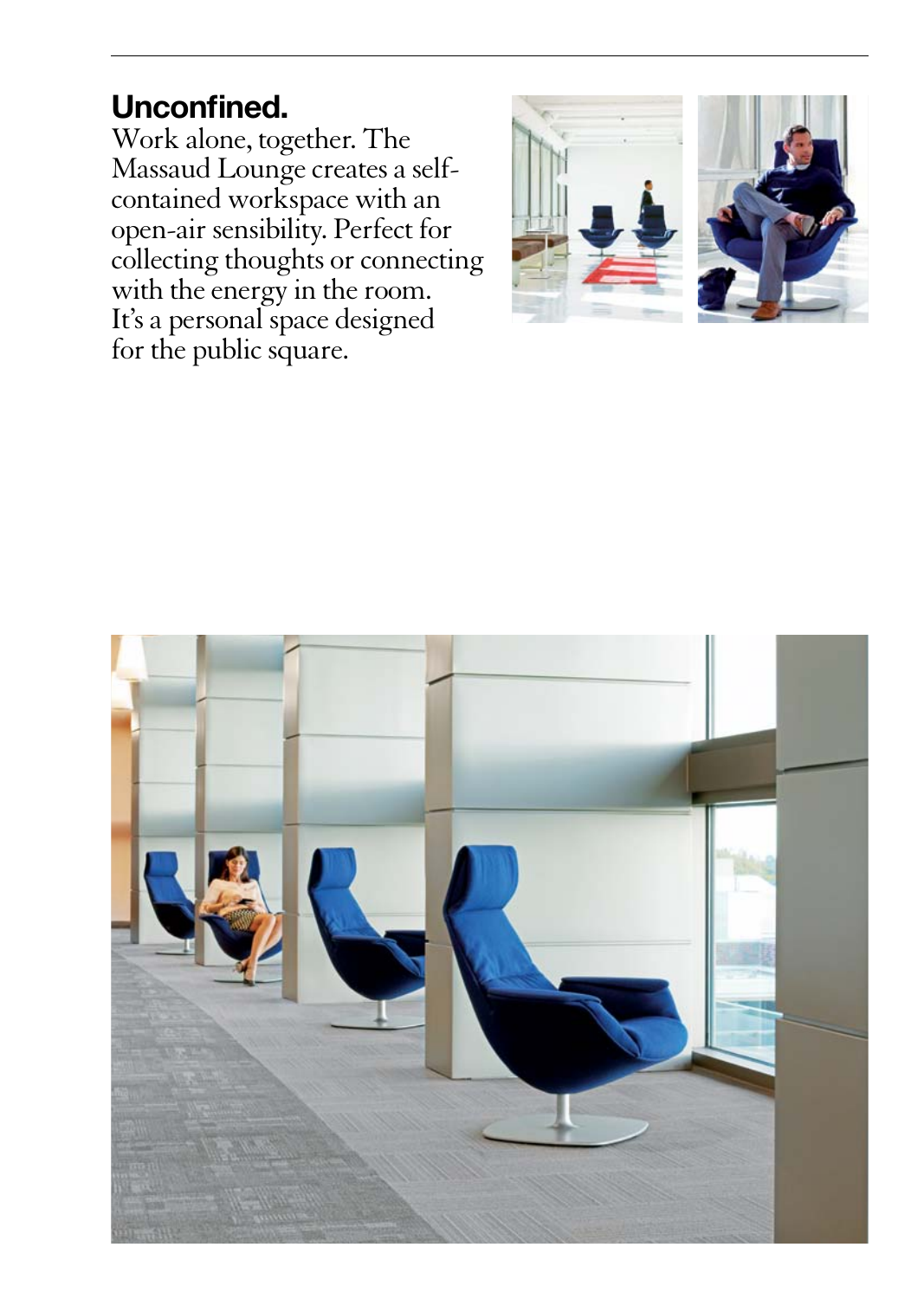**Massaud Collection** *Jean-Marie Massaud, FRANCE*



Massaud Work Lounge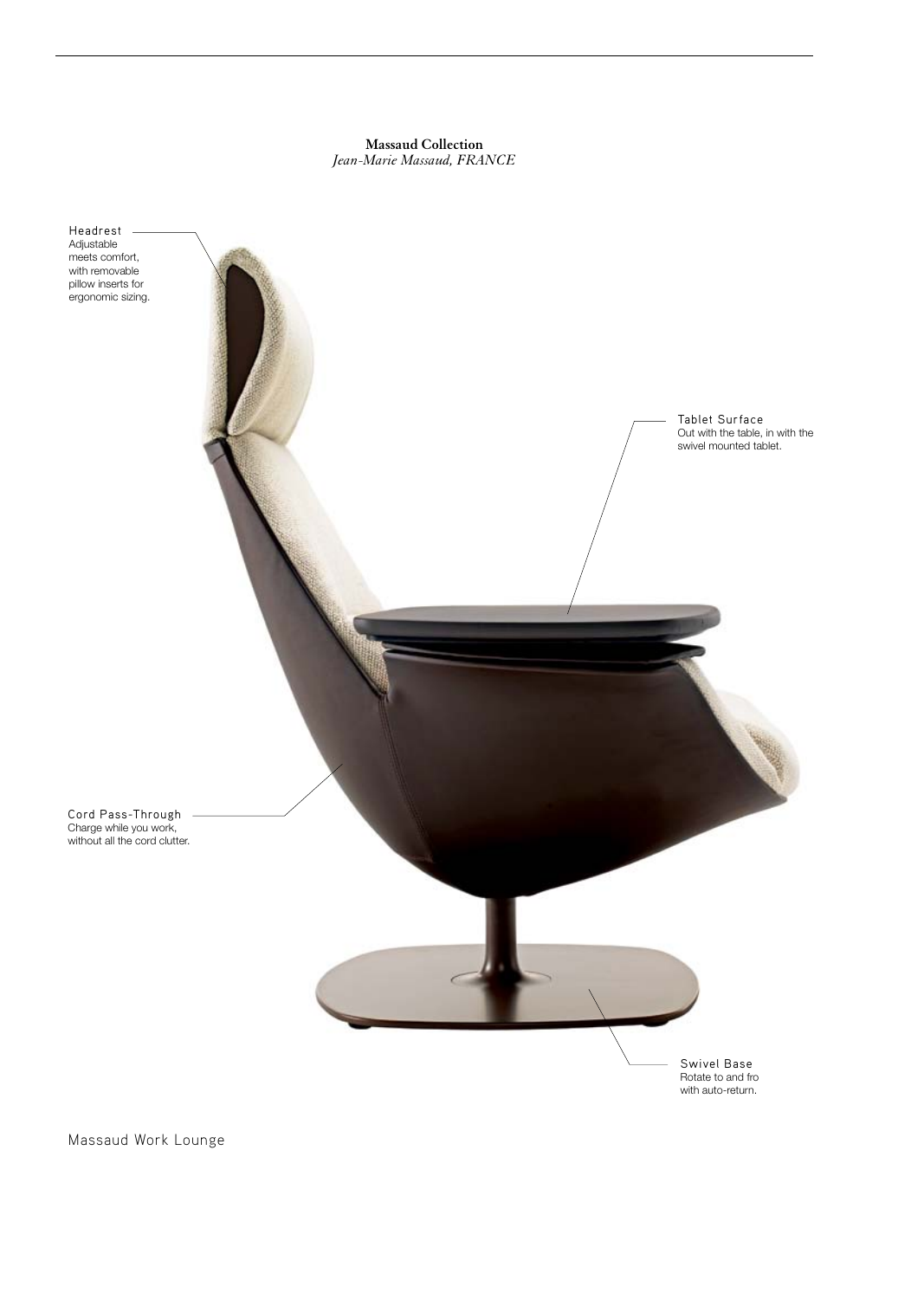## Collection.

The Massaud Lounge Collection brings work and life in balance. The iconic chair pairs with a swivel tablet surface to catch up on work, and a storage ottoman to make it disappear. Massaud Lounge Massaud Work Lounge







Massaud Ottoman